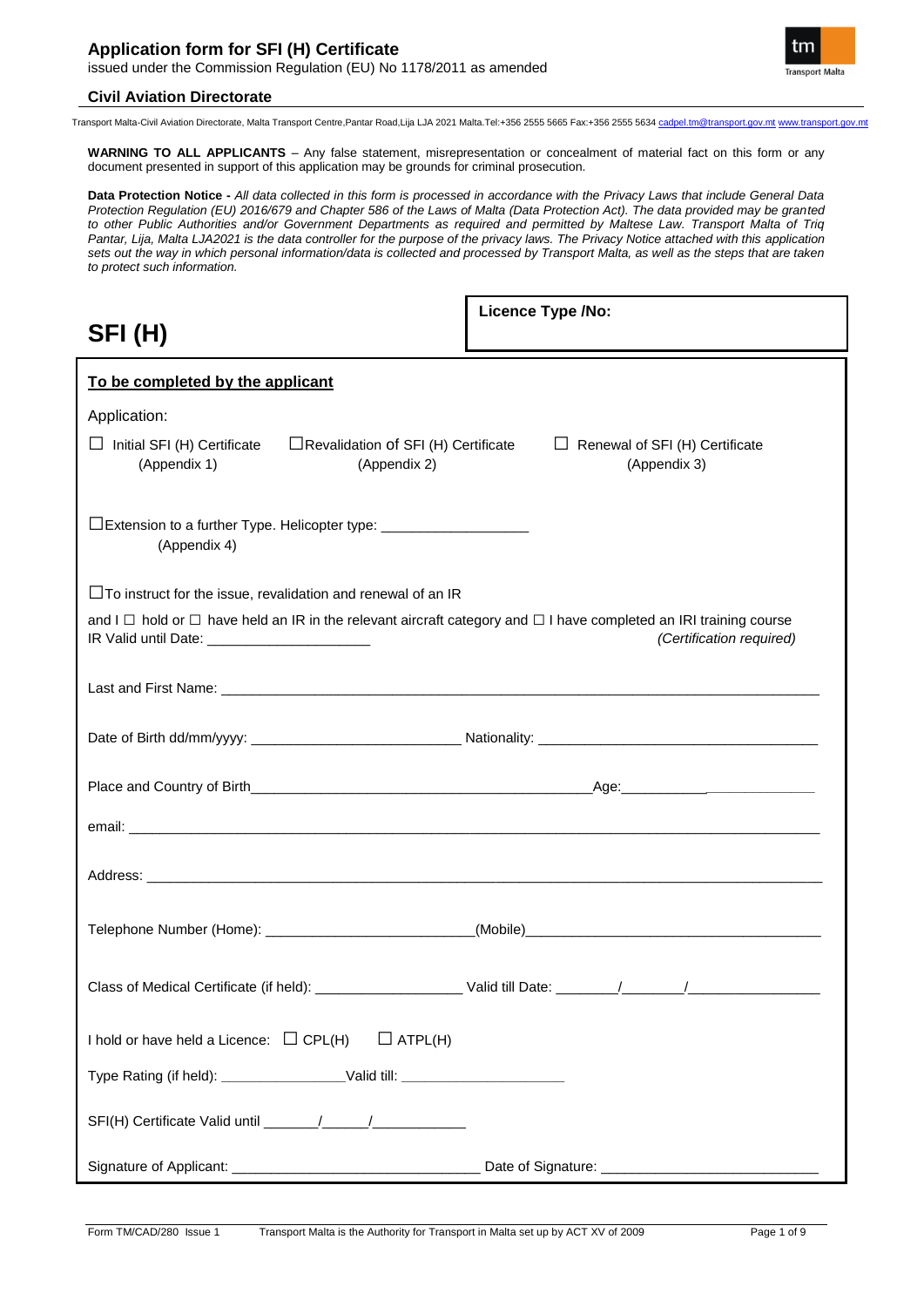

Transport Malta-Civil Aviation Directorate, Malta Transport Centre,Pantar Road,Lija LJA 2021 Malta.Tel:+356 2555 5665 Fax:+356 2555 5634 cadpel.tm@transport.gov.mt www.transport.gov.mt

# **Appendix 1**

**Licence Type /No:** 

| <b>PART 1 OF 2</b> |  |  |
|--------------------|--|--|
|                    |  |  |

**SFI (H) - First Issue Application Form**

# **To be completed by the applicant**

Last and First Name: \_\_\_\_\_\_\_\_\_\_\_\_\_\_\_\_\_\_\_\_\_\_\_\_\_\_\_\_\_\_\_\_\_\_\_\_\_\_\_\_\_\_\_\_\_\_\_\_\_\_\_\_\_\_\_\_\_\_\_\_\_\_\_\_\_\_\_\_

SFI(H) requested on the following type: \_\_\_\_\_\_\_\_\_\_\_\_\_\_\_\_\_\_\_\_\_\_\_\_\_\_\_\_\_\_\_\_\_\_\_\_\_\_\_\_\_\_\_\_\_\_\_\_\_\_\_\_\_

**1)** *□* I hold or *□* have held a Licence: □CPL(H) □ATPL(H)

2) Proficiency check for the issue of the helicopter type: \_\_\_\_\_\_\_\_\_\_\_\_\_\_\_\_\_\_\_\_\_\_ in an FFS representing the type, within the 12 months preceding the application completed on date: \_\_\_\_\_\_\_\_\_

**3)** Completed as a pilot or an observer on the flight deck of the type above in the last 12 months preceding the application Flight Time Hours \_\_\_\_\_\_\_\_\_\_\_\_\_\_\_\_\_ *Minimum 1 hour* 

# *□* **Multi-pilot helicopters**

| 4a) Flight time as pilot on helicopters Hours:                   | Minimum 1000 hours |
|------------------------------------------------------------------|--------------------|
| Including flight time as pilot on multi-pilot helicopters Hours: | Minimum 350 hours  |

# *□* **Single-pilot Multi-engine helicopters**

**4b)** Flight time as pilot on helicopters Hours**:** \_\_\_\_\_\_\_\_\_\_\_\_\_\_\_\_\_\_\_\_\_\_\_\_\_\_\_\_\_\_ *Minimum 500 hours* Including flight time as PIC on single-pilot multi-engine helicopters Hours: \_\_\_\_\_\_\_\_\_\_*Minimum 100 hours*

# *□* **Single-pilot Single-engine helicopters**

**4c)** Flight time as pilot on helicopters Hours**:** \_\_\_\_\_\_\_\_\_\_\_\_\_\_\_\_\_\_\_\_\_\_\_\_\_\_\_\_\_\_ *Minimum 250 hours*

**5)** Assessment of Competence completed on date: \_\_\_\_\_\_\_\_\_\_\_\_\_\_\_\_\_\_\_\_\_\_\_\_\_\_\_\_\_\_\_ as a SFI (H) (*attach form TM/CAD 278)*

Signature of applicant: \_\_\_\_\_\_\_\_\_\_\_\_\_\_\_\_\_\_\_\_\_\_\_\_\_\_ Date of Signature: \_\_\_\_\_\_\_\_\_\_\_\_\_\_\_\_\_\_\_\_\_\_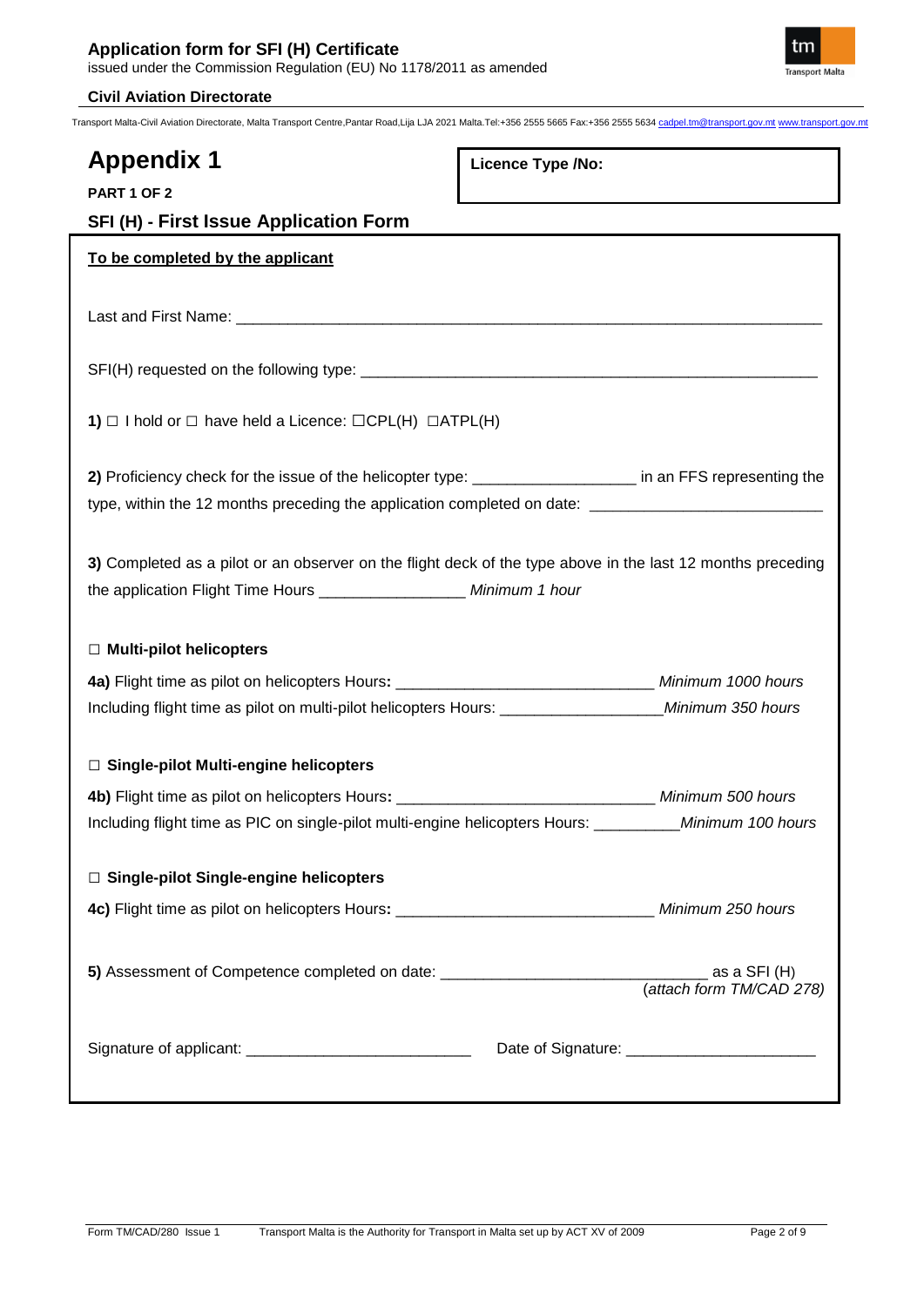

Transport Malta-Civil Aviation Directorate, Malta Transport Centre,Pantar Road,Lija LJA 2021 Malta.Tel:+356 2555 5665 Fax:+356 2555 5634 cadpel.tm@transport.gov.mt www.transport.gov.mt

# **Appendix 1**

**Applicant's Full Name and Licence No:**

**PART 2 OF 2**

# **SFI (H) - First Issue Application Form**

|                                                            | FSTD content of the applicable type rating course hours: _________ completed on: __________________                  |
|------------------------------------------------------------|----------------------------------------------------------------------------------------------------------------------|
|                                                            |                                                                                                                      |
|                                                            |                                                                                                                      |
|                                                            |                                                                                                                      |
|                                                            | Technical training course completed on date: ___________________________________                                     |
|                                                            | Flight instruction on the appropriate Simulator representing above type Hours: ________ Minimum 10 hours             |
|                                                            | Flight instruction on the appropriate Simulator representing above type completed on date: _____________             |
|                                                            |                                                                                                                      |
|                                                            | Course Start Date: __________________________Course Completion Date: ______________________________                  |
|                                                            |                                                                                                                      |
| Credit (if applicable):<br>i.<br>towards the requirements. | An applicant for an SFI certificate who holds a TRI certificate for the relevant type shall be fully credited        |
| ii.<br>the teaching and learning part.                     | Applicants holding or having held an instructor certificate shall be fully credited towards the requirement for      |
| the level of proficiency required.                         | The ATO confirms that the candidate has been trained according to the approved syllabus for the SFI (H), and assures |
|                                                            |                                                                                                                      |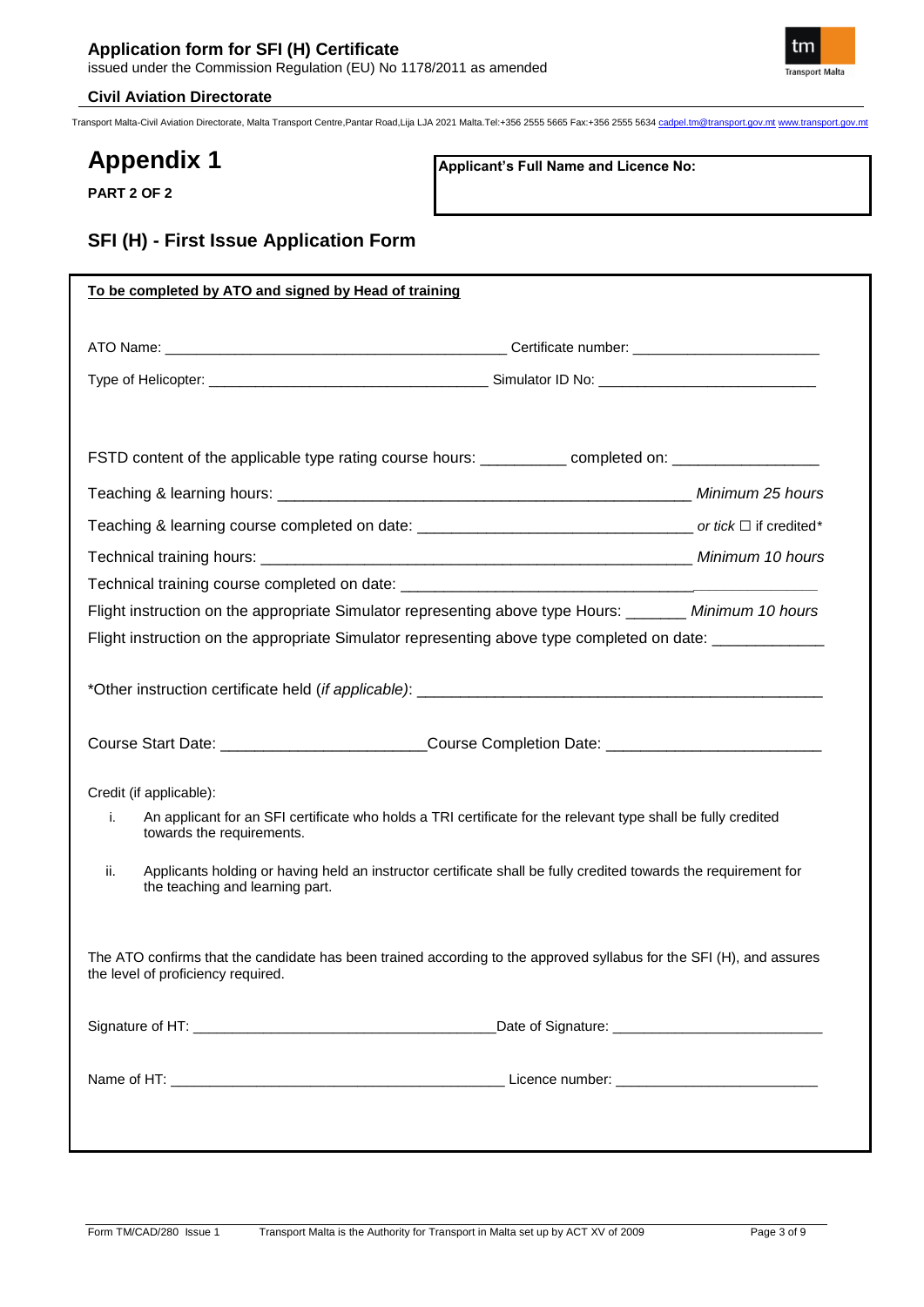

Transport Malta-Civil Aviation Directorate, Malta Transport Centre,Pantar Road,Lija LJA 2021 Malta.Tel:+356 2555 5665 Fax:+356 2555 5634 cadpel.tm@transport.gov.mt www.transport.gov.mt

| <b>Appendix 2</b>                                                                        | Applicant's Full Name and Licence No:                                                                                             |
|------------------------------------------------------------------------------------------|-----------------------------------------------------------------------------------------------------------------------------------|
| SFI (H) - Revalidation                                                                   |                                                                                                                                   |
| To be completed by the applicant                                                         |                                                                                                                                   |
|                                                                                          |                                                                                                                                   |
| following 3 requirements:                                                                | For revalidation of an SFI(H) certificate the applicant shall, within the validity period of the SFI certificate, fulfil 2 of the |
|                                                                                          |                                                                                                                                   |
|                                                                                          | which within the 12 months preceding the expiry date of the SFI certificate Hours: _______________ Minimum 15 hours               |
| 2) $\Box$ Refresher Training                                                             | I received Instructor refresher training as a SFI at an ATO, within the 12 months preceding the expiry date of the SFI            |
| <b>Declaration by Head of Training</b>                                                   |                                                                                                                                   |
|                                                                                          |                                                                                                                                   |
|                                                                                          |                                                                                                                                   |
|                                                                                          |                                                                                                                                   |
|                                                                                          |                                                                                                                                   |
|                                                                                          |                                                                                                                                   |
|                                                                                          |                                                                                                                                   |
| 3) $\Box$ Assessment of Competence see Note                                              | Passed within the 12 months preceding the expiry date of the SFI(H) certificate an assessment of competence as a                  |
| SFI(H) on Date :____________________________with (Name of SFE/TRE)______________         | (attach form TM/CAD 278)                                                                                                          |
| the specific aircraft type ratings representing the types for which privileges are held. | Additionally for revalidation: the applicant shall have completed, on an FFS, the proficiency checks for the issue of             |
|                                                                                          |                                                                                                                                   |
|                                                                                          |                                                                                                                                   |
| Note:<br>in accordance with FCL.935.                                                     | For the at least each alternate revalidation in the case of SFI(H) the holder shall have to pass an assessment of competence      |
| Complete if requirement for assessment of competence above is not ticked.                |                                                                                                                                   |
|                                                                                          |                                                                                                                                   |
|                                                                                          |                                                                                                                                   |
|                                                                                          |                                                                                                                                   |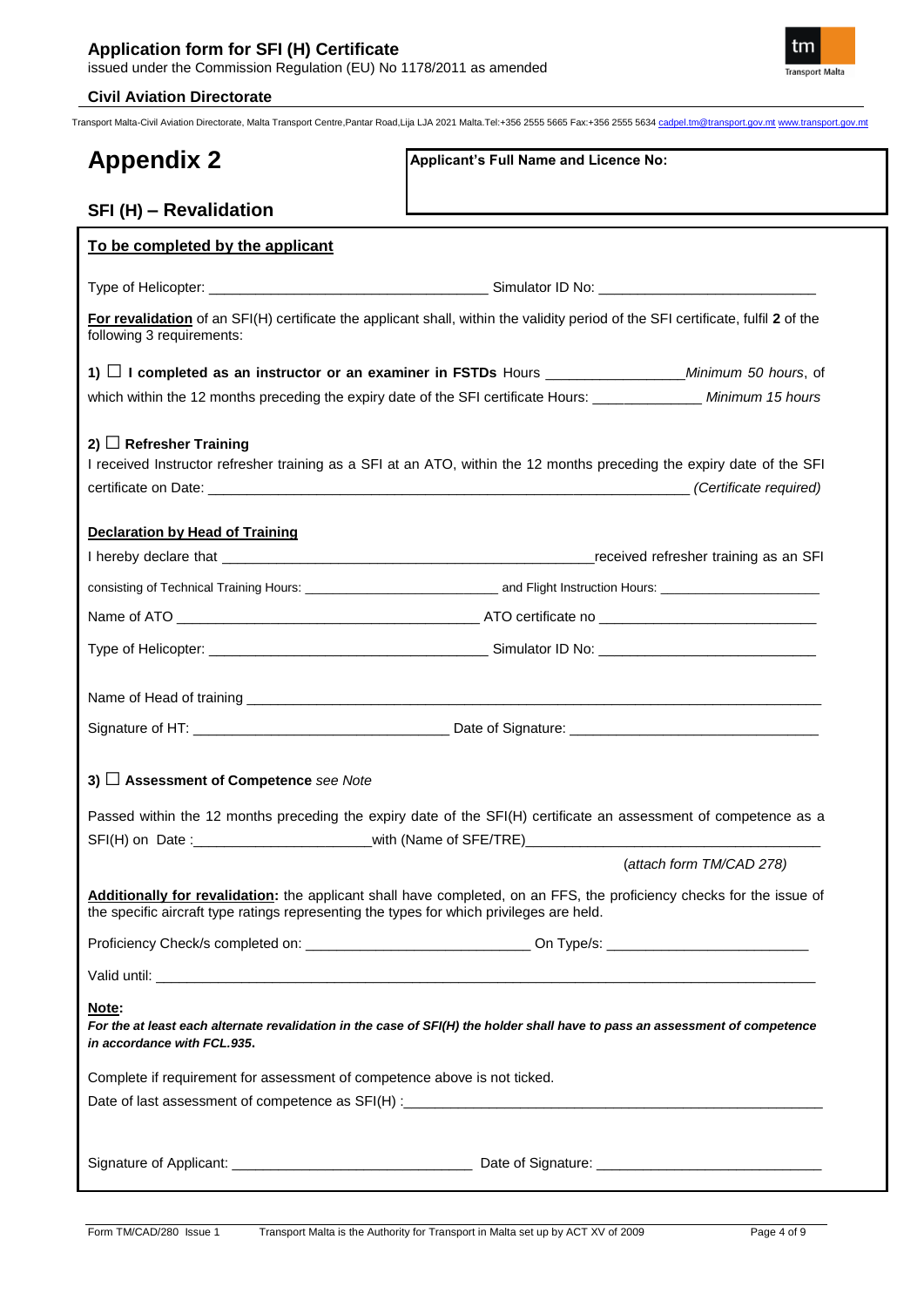

Transport Malta-Civil Aviation Directorate, Malta Transport Centre,Pantar Road,Lija LJA 2021 Malta.Tel:+356 2555 5665 Fax:+356 2555 5634 cadpel.tm@transport.gov.mt www.transport.gov.mt

| <b>Appendix 3</b>                                                                      | Applicant's Full Name and Licence No:                                                                            |
|----------------------------------------------------------------------------------------|------------------------------------------------------------------------------------------------------------------|
|                                                                                        |                                                                                                                  |
| SFI (H) - Renewal                                                                      |                                                                                                                  |
| <b>Renewal - To be completed by the Applicant</b>                                      |                                                                                                                  |
| All three (3) below must be completed in the last 12 months preceding the application: |                                                                                                                  |
| 1) Simulator content of the SFI training course.                                       |                                                                                                                  |
|                                                                                        |                                                                                                                  |
|                                                                                        | simulator content of the SFI training course, consisting of flight instruction on type: ______________________   |
|                                                                                        |                                                                                                                  |
|                                                                                        |                                                                                                                  |
|                                                                                        |                                                                                                                  |
| 2) Refresher Training                                                                  |                                                                                                                  |
|                                                                                        |                                                                                                                  |
|                                                                                        |                                                                                                                  |
|                                                                                        |                                                                                                                  |
| (Certificate required)                                                                 |                                                                                                                  |
| 3) Assessment of Competence                                                            |                                                                                                                  |
|                                                                                        | Passed within the 12 months preceding the expiry date of the SFI(H) certificate an assessment of competence as a |
|                                                                                        |                                                                                                                  |
|                                                                                        | (attach form TM/CAD 278)                                                                                         |
|                                                                                        |                                                                                                                  |
|                                                                                        |                                                                                                                  |
| To be completed by the ATO                                                             |                                                                                                                  |
|                                                                                        | Training conducted in: Helicopter Type: ____________________________Simulator ID No.: ________________________   |
|                                                                                        |                                                                                                                  |
|                                                                                        |                                                                                                                  |
| The applicant completed the relevant parts of a SFI course: (Certificate required)     |                                                                                                                  |
| The applicant completed refresher training: (Certificate required)                     |                                                                                                                  |
|                                                                                        |                                                                                                                  |
|                                                                                        |                                                                                                                  |
|                                                                                        |                                                                                                                  |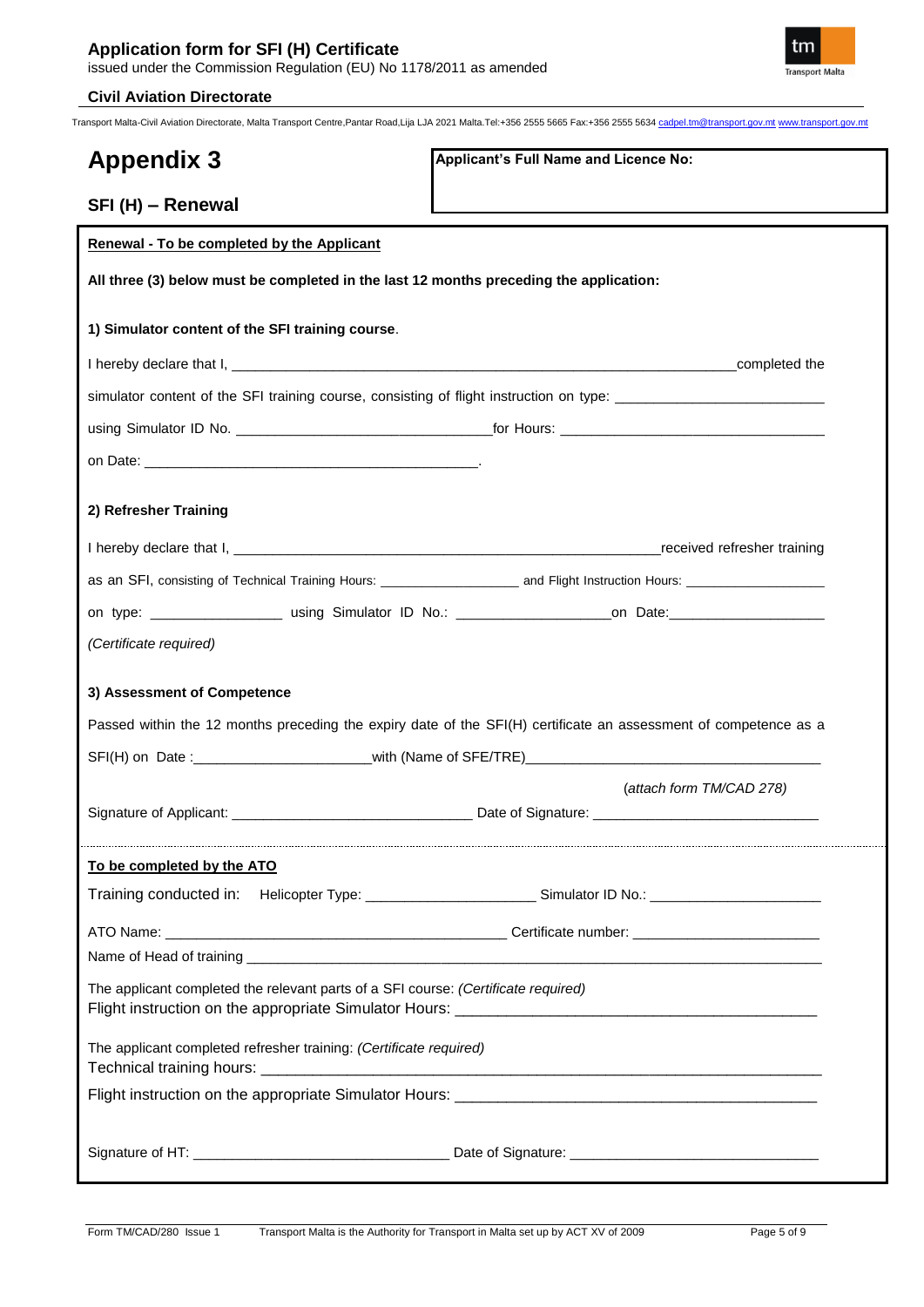**SFI (H) – Extension to further Types** 

Transport Malta-Civil Aviation Directorate, Malta Transport Centre,Pantar Road,Lija LJA 2021 Malta.Tel:+356 2555 5665 Fax:+356 2555 5634 cadpel.tm@transport.gov.mt www.transport.gov.mt

# **Appendix 4**

**Applicant's Full Name and Licence No:**

| To be completed by the Head of Training                                                                             |              |
|---------------------------------------------------------------------------------------------------------------------|--------------|
|                                                                                                                     |              |
| 1) Simulator content of the relevant type rating course.                                                            |              |
|                                                                                                                     |              |
| simulator content of the ______________________ type rating course, consisting Hours: ________________________      |              |
|                                                                                                                     |              |
|                                                                                                                     |              |
|                                                                                                                     |              |
| 2) Flight instruction on a complete type rating course                                                              |              |
|                                                                                                                     | conducted on |
| a complete type rating course Hours: ________________________(Minimum 3 hours) of flight instruction related to the |              |
|                                                                                                                     |              |
|                                                                                                                     |              |
|                                                                                                                     |              |
|                                                                                                                     |              |
| Supervising TRE Licence No: ______________________________Signature of Supervising TRI/TRE: __________________      |              |
|                                                                                                                     |              |
|                                                                                                                     |              |
|                                                                                                                     |              |
|                                                                                                                     |              |
|                                                                                                                     |              |
|                                                                                                                     |              |

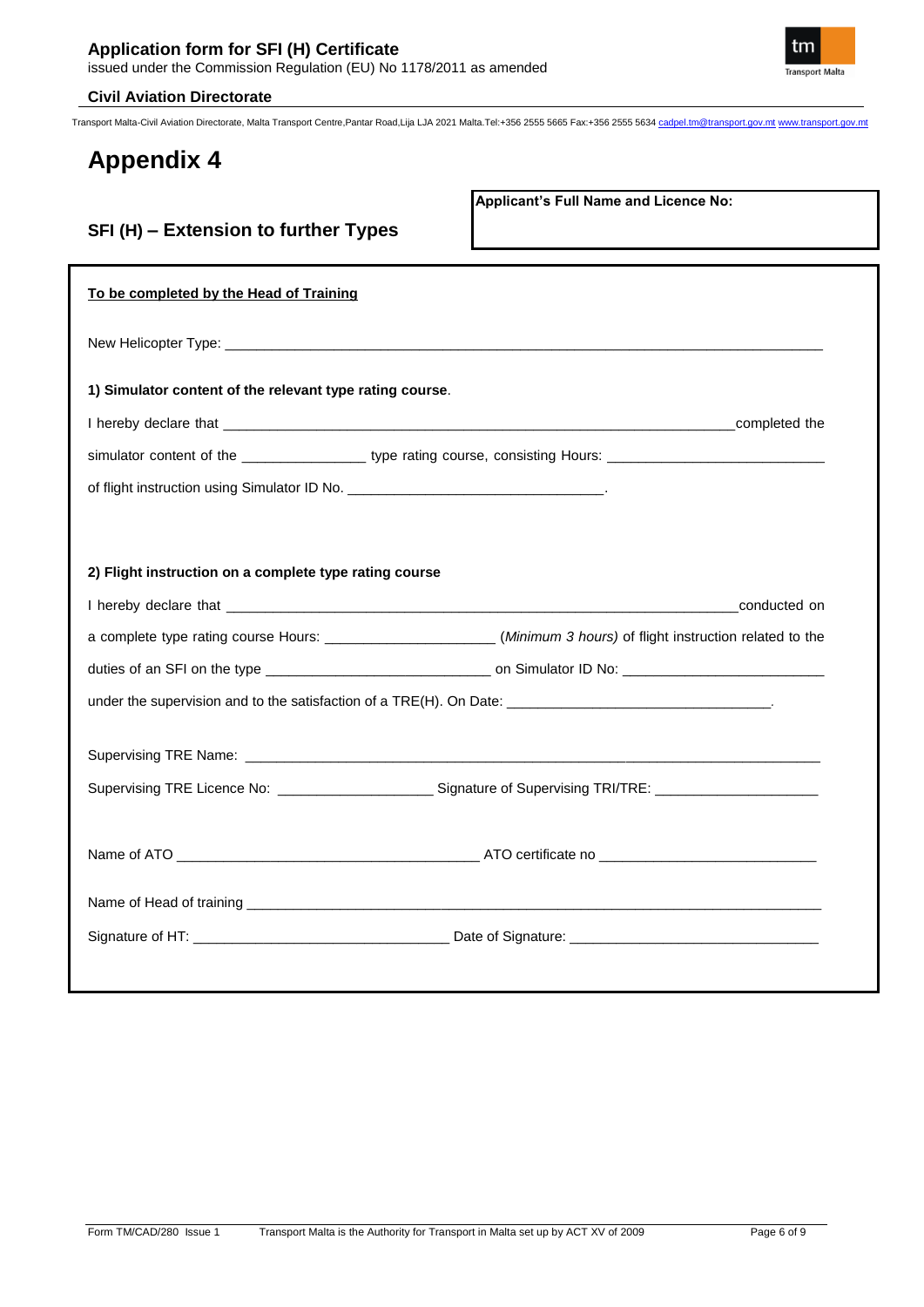Transport Malta-Civil Aviation Directorate, Malta Transport Centre,Pantar Road,Lija LJA 2021 Malta.Tel:+356 2555 5665 Fax:+356 2555 5634 cadpel.tm@transport.gov.mt www.transport.gov.mt

| <b>SFI (H) Certificate</b><br><b>Submission Instructions</b>                                                                                                                                    | <b>Office</b><br><b>Use</b> |
|-------------------------------------------------------------------------------------------------------------------------------------------------------------------------------------------------|-----------------------------|
| <b>Documents required:</b>                                                                                                                                                                      | Only                        |
| A copy of the Malta ID Card (both sides) or Passport [Original has to be presented<br>1.<br>before licence is collected / Not required if the applicant already holds a Malta part FCL licence] | $^\mathrm{\textregistered}$ |
| A copy of the Licence held<br>2.                                                                                                                                                                | $^\circledR$                |
| Log Book - All flight instruction must be signed by the instructor<br>3.                                                                                                                        | $^\circledR$                |
| Copy of Instructor Certificate if credit is given - if applicable<br>4.                                                                                                                         | $^\circledR$                |
| Copy of Medical Certificate - if held<br>5.                                                                                                                                                     | $\circledS$                 |
| Copy of ATO Approval Certificate if not issued by Transport Malta<br>6.                                                                                                                         | $^{\circledR}$              |
| SFI Assessment of Competence Form TM/CAD/278<br>7.                                                                                                                                              | $^\circledR$                |
| Copy of other instructor certificate/s if credit is given - if applicable<br>8.                                                                                                                 | $^{\circledR}$              |
| SFI Course Completion Certificate showing simulator time as applicable<br>9.                                                                                                                    | $\circledS$                 |
| 10. Certificate of training completed for SFI revalidation or renewal showing simulator time<br>as applicable.                                                                                  | ⅏                           |
| 11. Copy of Examiner Certificate if not issued by Transport Malta                                                                                                                               | $^{\textcircled{\tiny{1}}}$ |
| 12. Copy of the Simulator Approval                                                                                                                                                              | $^\circledR$                |
| 13. Copy of last Proficiency Check                                                                                                                                                              | $\circledR$                 |
|                                                                                                                                                                                                 |                             |

# **It is important to send all the documents to avoid a delay in the issue of the rating.**

֖֖֖֖֚֚֚֚֚֬

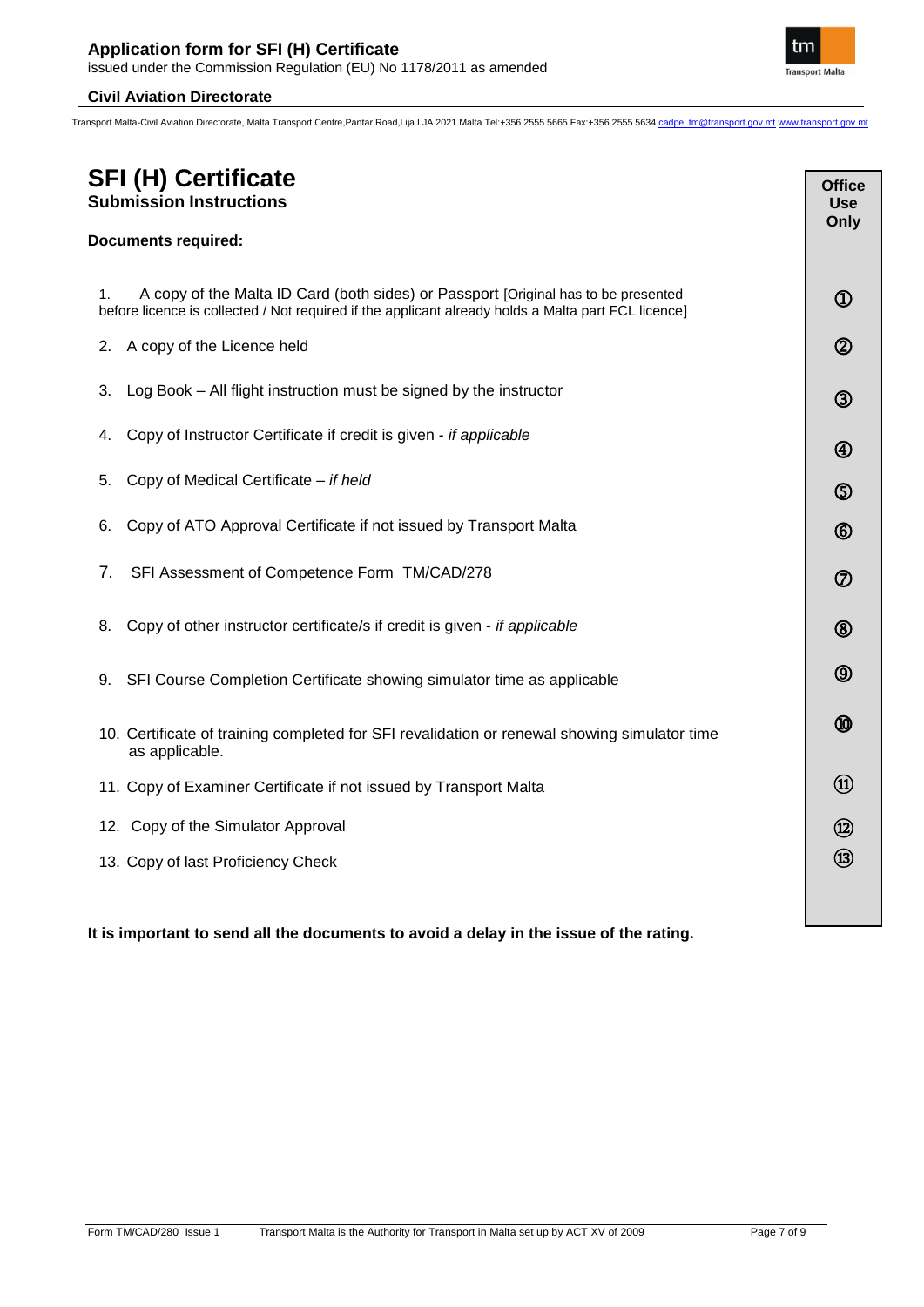Transport Malta-Civil Aviation Directorate, Malta Transport Centre,Pantar Road,Lija LJA 2021 Malta.Tel:+356 2555 5665 Fax:+356 2555 5634 cadpel.tm@transport.gov.mt www.transport.gov.mt

# **Transport Malta – Civil Aviation Directorate Bank Details:**

Bank Name: Bank of Valletta Bank Branch: Naxxar Bank Address: 38, Triq tal-Labour, Naxxar NXR 9020 Bank's BIC Code: VALLMTMT Sort Code: 22013 Account Holder: Transport Malta – Civil Aviation Directorate Account No: 12000580013 IBAN No: MT13VALL 22013 0000 000 12000 5800 13

**Fee**: The applicable fee in the Malta Air Navigation Order / Scheme of Charges on the Transport Malta website has to be submitted with the application.

**Queries**: If you need additional information send an email to [civil.aviation@transport.gov.mt](mailto:civil.aviation@transport.gov.mt) to the attention

of **Personnel Licensing Section, Transport Malta Civil Aviation Directorate** - giving your contact telephone number.

Send completed form to:

**Transport Malta - CAD, Personnel Licensing Section, Pantar Road, Lija, LJA 2021, Malta**